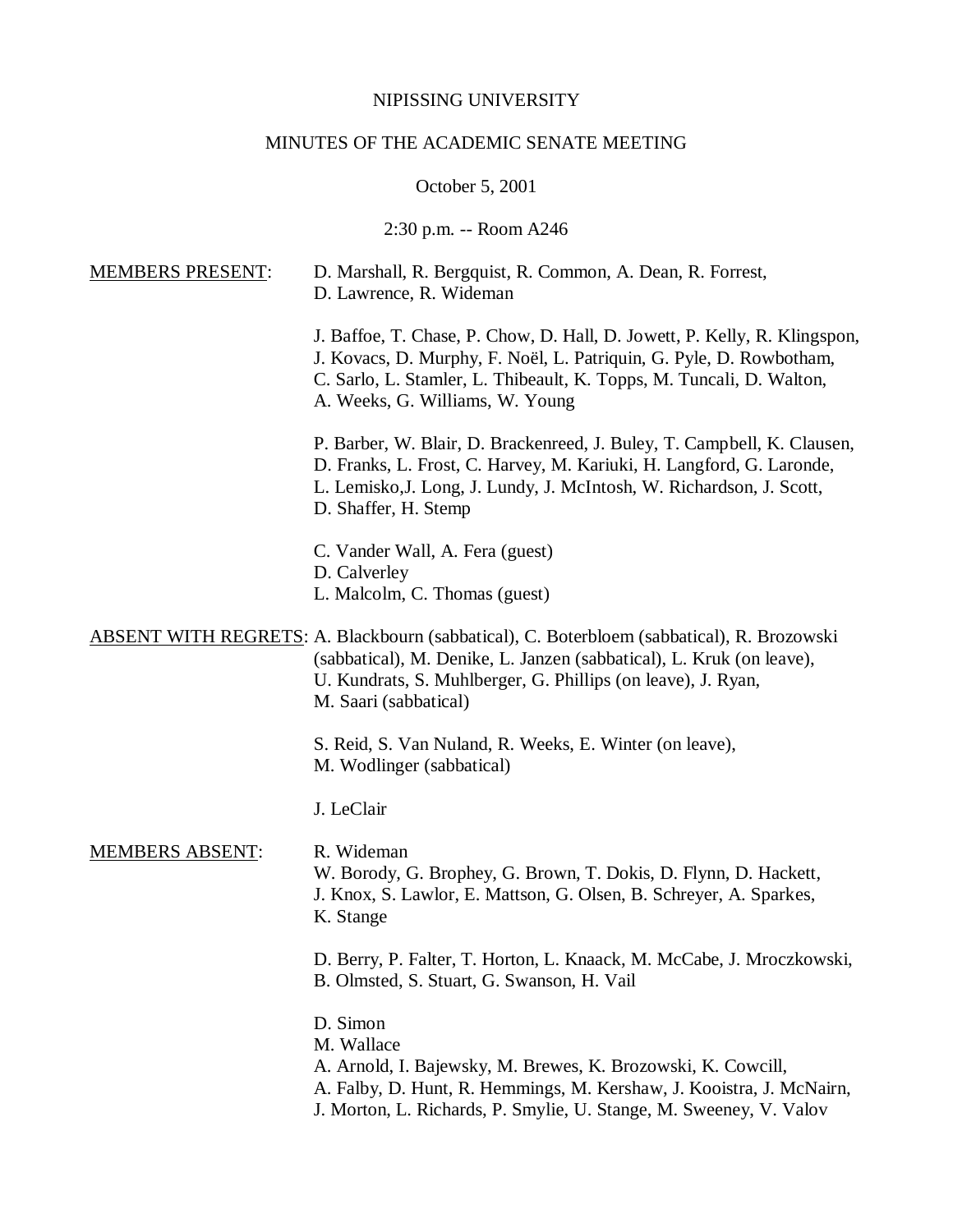> MOTION #1: Moved by L. Lemisko, seconded by J. Buley that the minutes of the regular meeting of the Academic Senate dated September 14, 2001 be adopted. CARRIED

#### BUSINESS ARISING FROM THE MINUTES

- MOTION #2: Moved by A. Dean, seconded by R. Bergquist that Senate receive the Report of the Dean of Arts and Science on the Grading Standards and Practices dated 28 September 2001. CARRIED
- MOTION #3: Moved by A. Dean, seconded by J. Baffoe that Senate approve the Faculty of Arts and Science Grading Standards and Practices Policies as outlined in the document dated May 2001.

A secret ballot on Motion #3 was requested:

| FOR:           | 24 |
|----------------|----|
| AGAINST:       | 18 |
| ABSTENTIONS: 4 |    |

#### CARRIED

MOTION #4: Moved by L. Frost, seconded by J. Lundy that the Faculty of Arts and Science Grading Standards and Policies document be referred to a committee authorized by Senate comprised of Faculty of Arts and Science representatives, Faculty of Education representatives, student representatives and the Registrar, (as a resource), elected within their own bodies and that this committee be charged with the responsibility of developing a policy for presentation to Senate. DEFEATED

## READING AND DISPOSING OF COMMUNICATIONS

The Secretary advised that correspondence had been received from several senators who had withdrawn their membership on various Senate Standing Committees. These included: Senator Reid's withdrawal from the Student Academic Standing Appeals and Petitions Committee; Senator Knox's withdrawal from the University Curriculum Committee; Senator McIntosh's withdrawal from the Library Committee; Senator Olsen's withdrawal from the APT Committee and Senator Harvey's withdrawal as one of the Senate Representatives on the Board of Governors.

## ANNOUNCEMENTS

The President circulated a "Quick Fact Sheet" outlining a probable scenario of the Nipissing University of 2005 in terms of enrolment, budget and faculty/staff.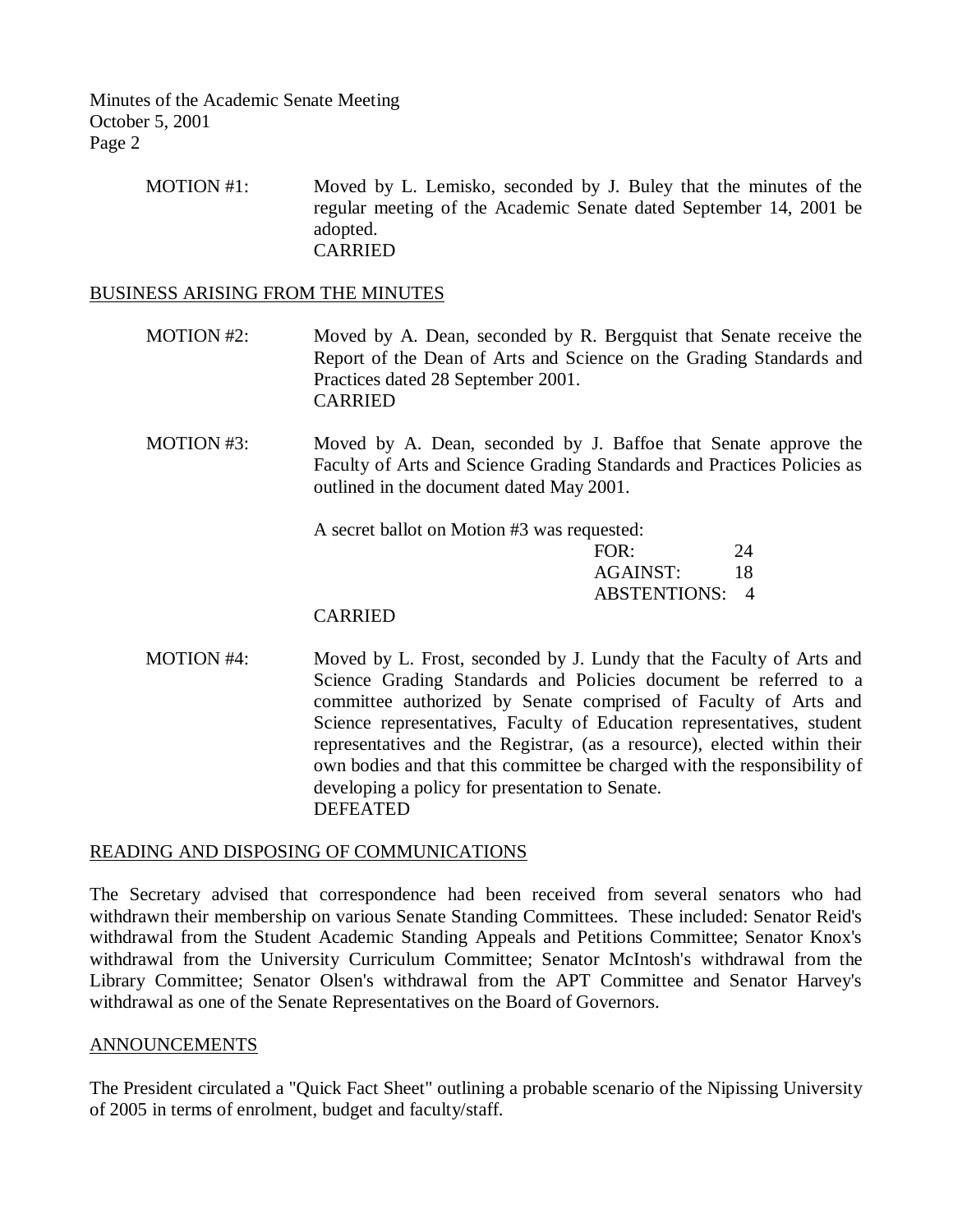He will provide regular updates to senators as new information on grant funding becomes available.

Dr. Forrest reported on a successful Universities Fair and noted that there had been good faculty participation. He announced that Dr. Rosehart, President of Wilfrid Laurier University, Dr. Rowland Smith, Vice-President, Academic and Dr. Leo Groarke, Dean of the Brantford campus, were at Nipissing to continue ongoing discussions about a baccalaureate program initiative in Muskoka. Dr. Forrest stated that the University Research Council had met recently and a formal report will be presented to Senate later. It was announced that Dr. Andrew Dean had been appointed as the NSERC nominee from Nipissing.

Dr. Dean reported that a preliminary draft of the yearly priorities for his faculty had been presented to the Academic Planning Committee. He stated that each Department Chair had been asked to make individual requests for new positions by the end of October.

Executive Committee

MOTION #5: Moved by D. Marshall, seconded by L. Lemisko that the Report of the Executive Committee dated September 27, 2001 be received. CARRIED

University Curriculum Committee

| MOTION #6:        | Moved by R. Common, seconded by W. Richardson that the Report of<br>the University Curriculum Committee dated September 26, 2001 be<br>received.<br><b>CARRIED</b>                                                          |
|-------------------|-----------------------------------------------------------------------------------------------------------------------------------------------------------------------------------------------------------------------------|
| MOTION #7:        | Moved by R. Common, seconded by P. Barber that the Senate document<br>entitled "Senate Academic Regulations and Policies, September 2001" be<br>amended to add EDUC 5156E History of Education in Canada.<br><b>CARRIED</b> |
| <b>MOTION #8:</b> | Moved by R. Common, seconded by L. Frost that the Senate document<br>entitled "Senate Academic Regulations and Policies, September 2001" be<br>amended to add EDUC 5176E Education Law in Schools.<br><b>CARRIED</b>        |
| MOTION #9:        | Moved by R. Common, seconded by A. Dean that the Senate document<br>entitled "Senate Academic Regulations and Policies, September 2001" be<br>amended to revise the MEd degree requirements, as outlined.<br><b>CARRIED</b> |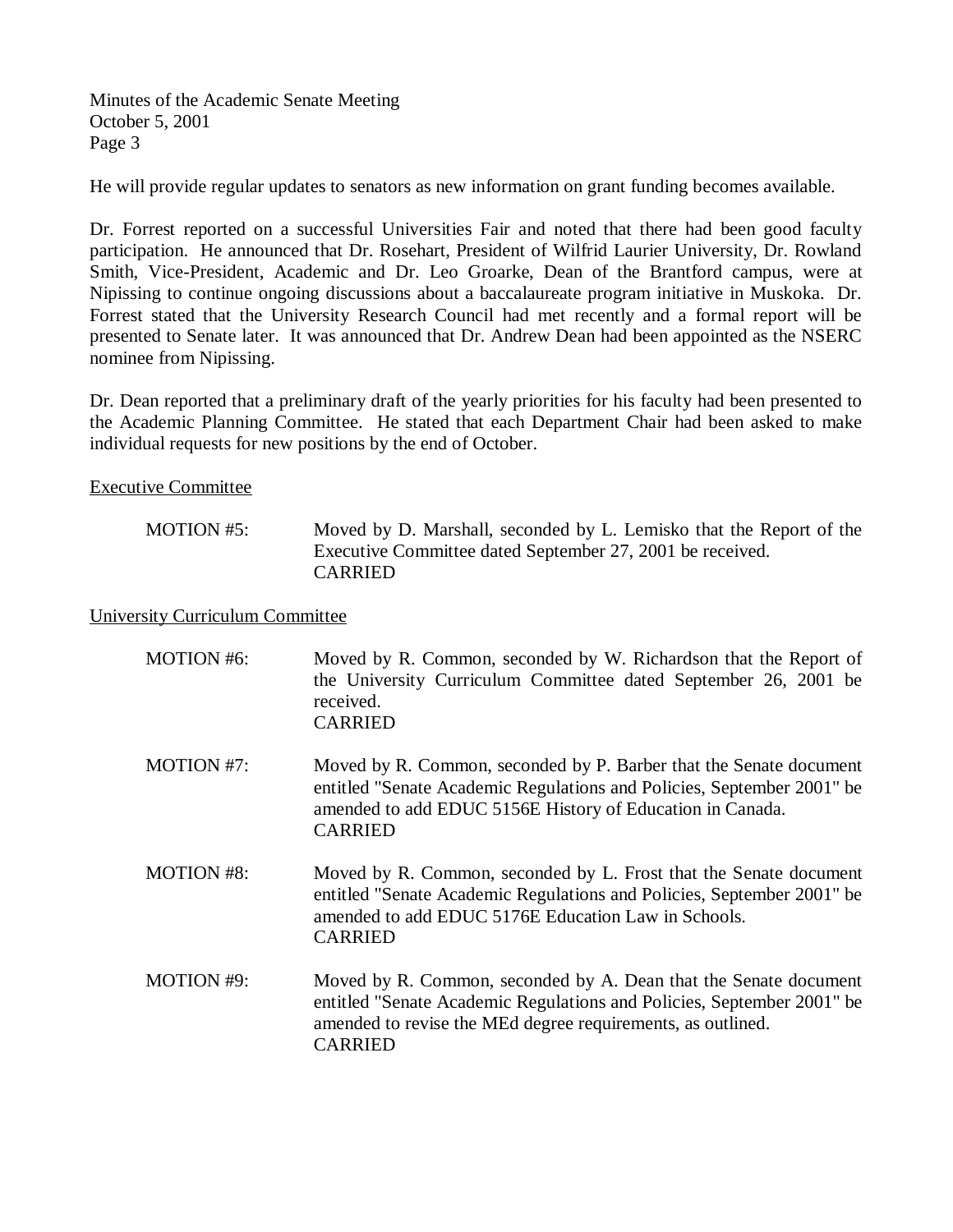## Admissions, Promotions and Petitions Committee

| MOTION #10: | Moved by R. Bergquist, seconded by D. Lawrence that the Report of the |
|-------------|-----------------------------------------------------------------------|
|             | Admissions, Promotions and Petitions Committee dated September 17,    |
|             | 2001 be received.                                                     |
|             | <b>CARRIED</b>                                                        |
|             |                                                                       |

MOTION #11: Moved by R. Bergquist, seconded by D. Franks that Senate admit to their respective degrees in-course Molly Ann McClure and Sherri Owen, who have completed all requirements of their respective degrees, and that diplomas for the degrees be awarded. CARRIED

## OTHER BUSINESS

- MOTION #12: Moved by A. Dean, seconded by J. Baffoe that the Report to Senate on Selection Committees from the Dean of Arts and Science dated September 27, 2001 be received. CARRIED
- MOTION #13: Moved by A. Dean, seconded by R. Bergquist that Senate now elect one faculty senator from Arts and Science (excluding History) and one faculty senator from Education to serve on the Senate Selection Committee for the tenure track position in History. Other members of the Selection Committee will include: the Dean of Arts and Science, all continuing tenure track and tenured members of the History department and a student chosen by the department at the discretion of the department. CARRIED

L. Frost nominated K. Clausen F. Noël nominated S. Lawlor

MOTION #14: Moved by W. Young, seconded by J. Baffoe that nominations cease. CARRIED

Acclaimed: K. Clausen, S. Lawlor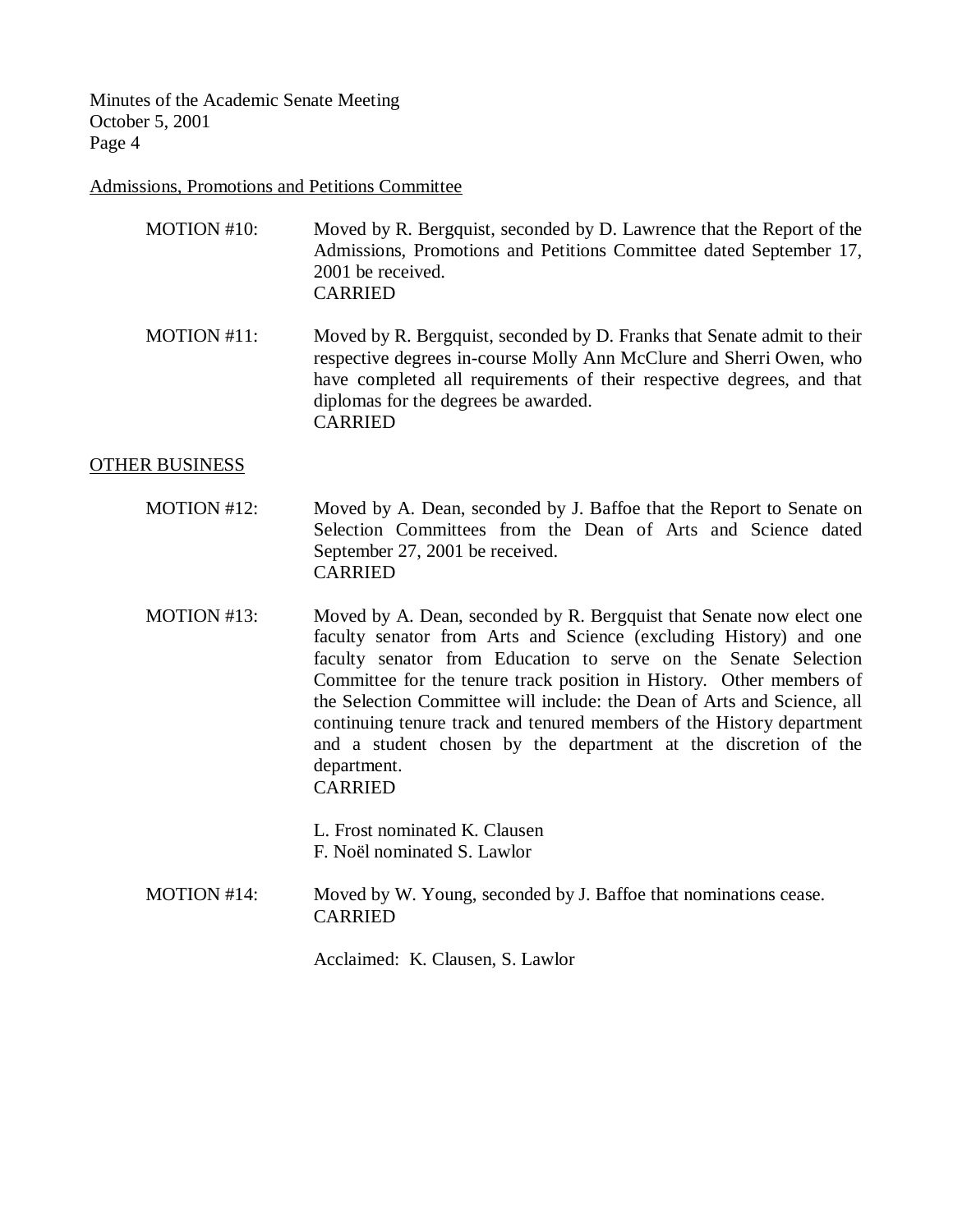| MOTION $#15$ : | Moved by A. Dean, seconded by L. Stamler that Senate now elect one      |
|----------------|-------------------------------------------------------------------------|
|                | faculty senator from Arts and Science (excluding English Studies) and   |
|                | one faculty senator from Education to serve on the Senate Selection     |
|                | Committee for the tenure track position in English Studies. Other       |
|                | members of the Selection Committee will include: the Dean of Arts and   |
|                | Science, all continuing tenure track and tenured members of the English |
|                | Studies department and a student chosen by the department at the        |
|                | discretion of the department.                                           |
|                | <b>CARRIED</b>                                                          |

- G. Williams nominated H. Langford
- G. Williams nominated D. Jowett
- MOTION #16: Moved by D. Franks, seconded by F. Noël that nominations cease. CARRIED

Acclaimed: H. Langford, D. Jowett

MOTION #17: Moved by A. Dean, seconded by J. Baffoe that Senate now elect one faculty senator from Arts and Science (excluding the School of Business and Economics) and one faculty senator from Education to serve on the Senate Selection Committee for the tenure track position in the School of Business and Economics. Other members of the Selection committee will include: the Dean of Arts and Science, all continuing tenure track and tenured members of the School of Business and Economics and a student chosen by the department at the discretion of the department. CARRIED

> J. Baffoe nominated D. Hall A. Weeks nominated M. Kariuki

MOTION #18: Moved by L. Frost, seconded by D. Franks that nominations cease. CARRIED

Acclaimed: D. Hall, M. Kariuki

- MOTION #19: Moved by A. Dean, seconded by L. Lemisko that the questionnaire summary for the 2000-2001 Fall and Winter Arts and Science courses dated 11 May 2001 be received. CARRIED
- MOTION #20: Moved by A. Dean, seconded by R. Bergquist that the questionnaire summary for the 2001 Spring Arts and Science courses dated 14 August 2001 be received. CARRIED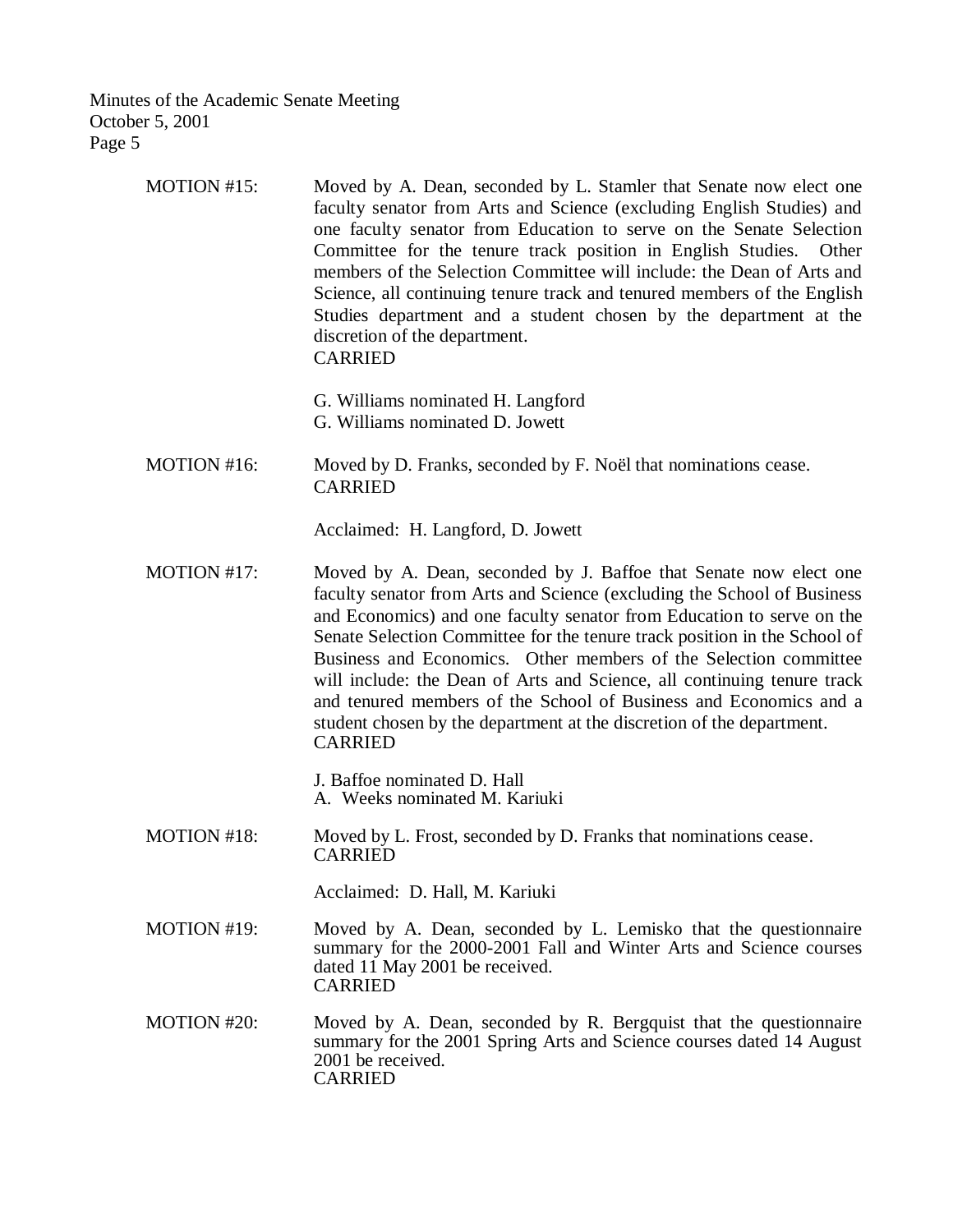| MOTION #21:         | Moved by A. Dean, seconded by P. Barber that the questionnaire<br>summary for the 2001 Summer Arts and Science courses dated 11<br>September 2001 be received.<br><b>CARRIED</b>                                     |
|---------------------|----------------------------------------------------------------------------------------------------------------------------------------------------------------------------------------------------------------------|
| MOTION #22:         | Moved by P. Barber, seconded by R. Bergquist that Senate hold an<br>election to fill the Education vacancy on the Board of Governors.<br><b>CARRIED</b>                                                              |
|                     | J. McIntosh nominated R. Weeks                                                                                                                                                                                       |
| MOTION #23:         | Moved by L. Lemisko, seconded by W. Richardson that nominations<br>cease.<br><b>CARRIED</b>                                                                                                                          |
|                     | Acclaimed: R. Weeks                                                                                                                                                                                                  |
| <b>NEW BUSINESS</b> |                                                                                                                                                                                                                      |
| MOTION #24:         | Moved by J. McIntosh, seconded by D. Franks that Senate consider<br>holding elections to fill vacancies on four Senate Standing Committees.<br><b>CARRIED</b>                                                        |
| MOTION #25:         | Moved by J. McIntosh, seconded by L. Frost that Senate hold elections<br>to fill the following vacancies: Library, Student Appeals, Arts and<br>Science Tenure Committee and Curriculum Committee.<br><b>CARRIED</b> |
|                     | <b>Library Committee - Education faculty member</b><br>L. Frost nominated T. Campbell                                                                                                                                |
| MOTION #26:         | Moved by W. Young, seconded by K. Clausen that nominations cease.<br><b>CARRIED</b>                                                                                                                                  |
|                     | Acclaimed to Library Committee: T. Campbell                                                                                                                                                                          |
|                     | Student Appeals Committee - both an Arts and Science faculty member<br>and an Education faculty member                                                                                                               |
|                     | R. Common nominated P. Barber<br>G. Laronde nominated L. Thibeault                                                                                                                                                   |
| MOTION #27:         | Moved by L. Lemisko, seconded by B. Nettlefold that nominations<br>cease.<br><b>CARRIED</b>                                                                                                                          |
|                     | Acclaimed to Student Appeals Committee: P. Barber, L. Thibeault                                                                                                                                                      |